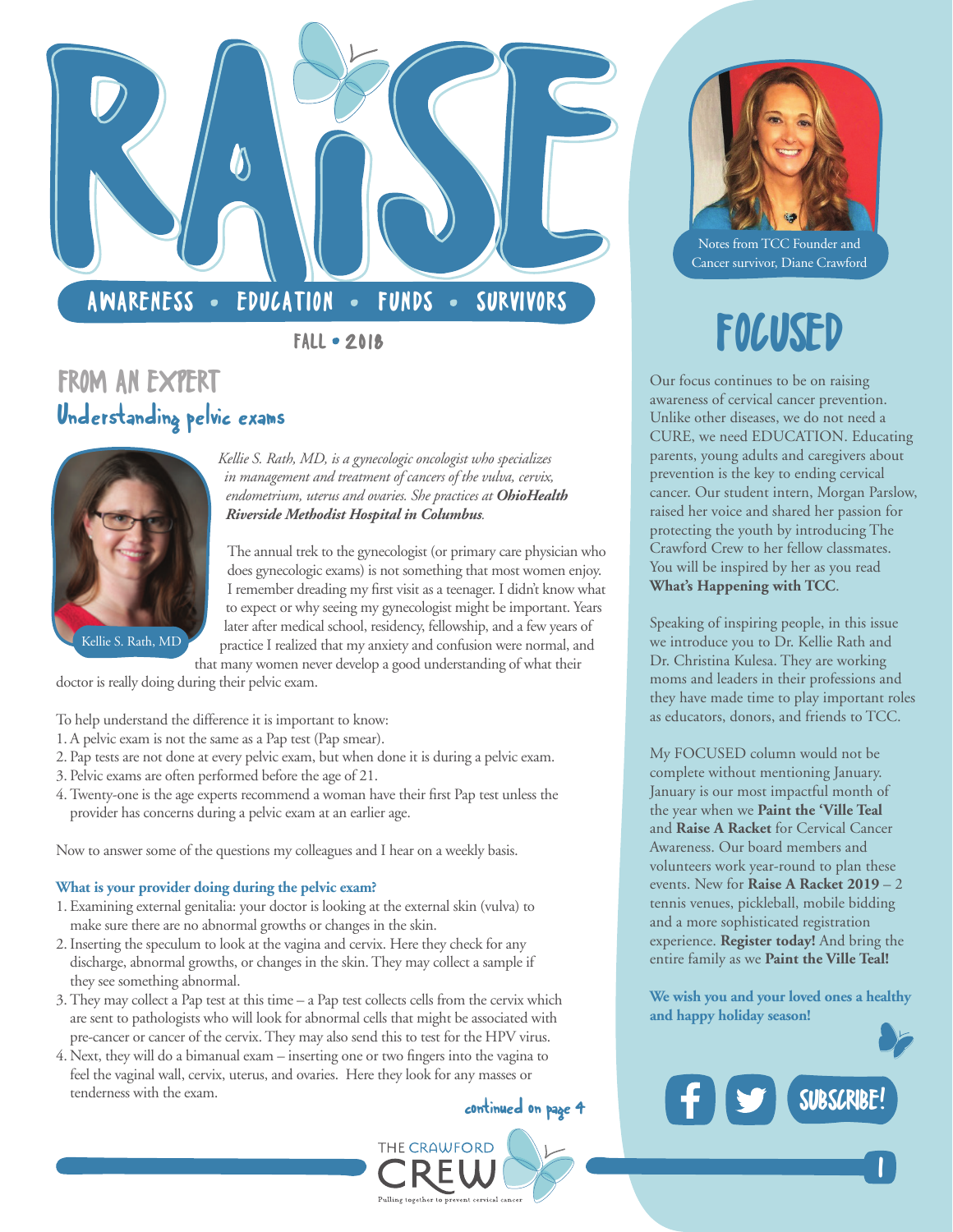# THINGS TO PLAN ON

- **Ladies Night Out @ ACE Hardware Westerville:** Enjoy hands on demos, food, door prizes and a gift if you are one of the first 400 ladies to attend. Bring a non-perishable food item Wednesday, December 5th from 4-8pm help make Christmas bright for others!<br>if you are one of the first 400 loding for WARM and r[eceive a \\$5 ACE c](https://paintthevilleteal.org/)oupon. TCC will benefit from sales of Crew Gear and raffle tickets.
- **2nd Annual Paint the 'Ville Teal:** Join us Saturday, January 5th as we Paint the 'Ville Teal, tying ribbons throughout Westerville<br>for National Cervical Cancer Awareness month. If you're interested in helping us time in for National Cervical Cancer Awareness month. If you're interested in helping us tie trees and signs with ribbons throughout Westerville<br>contact us. We're also seeking sponsors to cover the costs of the ribbons.



• **[7th Annual Raise A Racket](https://thecrawfordcrew.org/event/raise-a-racket/)** is Saturday, January 19, 2019! Register before December 17th and receive this FREE 20oz Stainless Steel Insulated Tumbler sponsored by Northstar Family Dental!

# TCC SPOTLIGHT OF DR. CHRISTINA KULESA OWNER, [NORTHSTAR FAMILY DENTAL](http://www.northstarfamilydental.com/) / BUSINESS SPONSOR F MEDICAL EXPERT FOR TCC



### *How and when did you become involved with The Crawford Crew?*

I was introduced to Diane through mutual friends at Medallion Country Club due to our love of tennis. Diane's passion for The Crawford Crew was evident in every interaction we had, and I was eager to get involved!

### *Tell us about what you specifically do to support TCC?*

We are proud annual sponsors of The Crawford Crew's *[Raise a Racket](https://thecrawfordcrew.org/event/raise-a-racket/)* and *[Save Our Sisters 5k](https://thecrawfordcrew.org/5k/)* events. Beyond monetary sponsorship and event participation, I have had the pleasure of speaking at seminars and in informational videos in regard to the relationship between dentistry and HPV to help create awareness and educate the public on prevention.

### *How is TCC and RAR different than other volunteer or charitable organizations?*

TCC holds a special place in our hearts as a female focused organization. As an all-female team, we are particularly inspired by causes that contribute to and advocate on behalf of female health and wellness. Diane's story and her selfless dedication to preventing cervical cancer and supporting those families who are battling the disease is a huge motivation for our support of the organization. And there is a correlation between HPV and dentistry. HPV-positive oropharyngeal cancer has surpassed cervical cancer as the most prevalent HPV cancer. In fact, certain strains of HPV cause 70% of oropharyngeal cancers in the US. As oral health professionals, we play a critical role in combating growing rates of HPV-positive oropharyngeal cancers. We strongly and clearly recommend HPV vaccination to all age-eligible patients and educate patients and parents about the link between HPV and oropharyngeal cancers. TCC has given us a vehicle to spread this knowledge even beyond our own patient base. It's hard not to support such a worthy cause that could easily affect someone close to us.

### *How can someone help support TCC and/or RAR?*

Prevention is key and education and awareness are powerful. Please help Diane, The Crawford Crew team and local health care professionals spread the word about the educational resources that TCC is working hard to provide. **[Sponsorship](https://thecrawfordcrew.org/about-cervical-cancer-prevention/join-us/)** of one of the many great events that TCC hosts each year will help the organization grow, support further research and awareness and help families who are currently battling HPV related cancers.

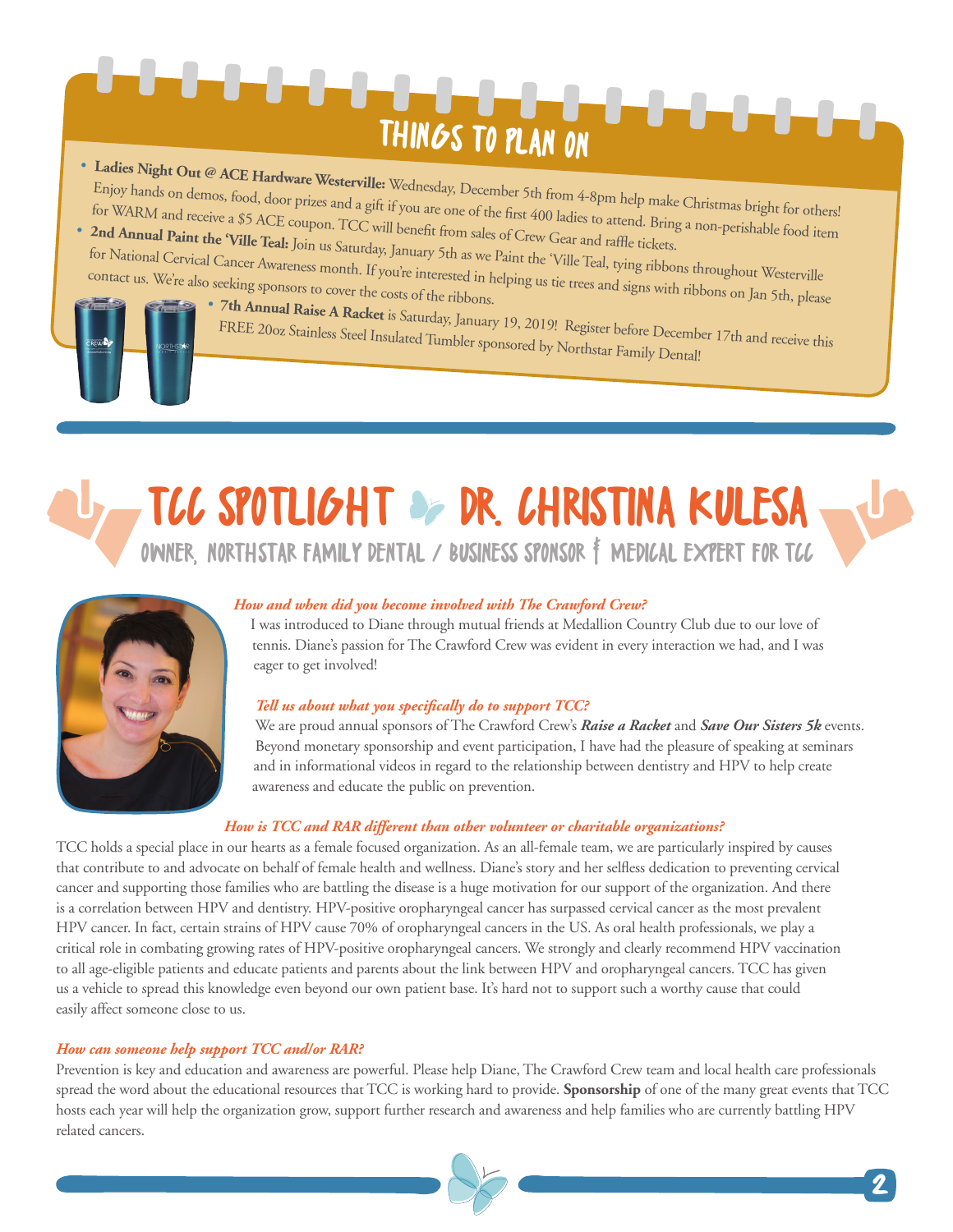# <span id="page-2-0"></span>WHAT'S HAPPENING WITH TCC



Our fall intern, Morgan Parslow, represented The Crawford Crew at her university's Health Fest on October 16th. Students stopped by to learn how to prevent cervical cancer, sign up to volunteer,

get TCC merchandise and vote for The Crawford Crew during the **[Aetna Voices of Health Campaign](http://www.aetnavoicesofhealth.com/2018/columbus/)**.

Morgan is a senior at **[Slippery Rock University](https://www.sru.edu/)** in Pennsylvania, majoring in Public Health. She chose this educational path to help educate the public and give back to her community. Her passion for women's health and understanding of the importance of education made her a great fit for **[The Crawford Crew's Internship Program](https://thecrawfordcrew.org/about-cervical-cancer-prevention/join-us/)**. "I have learned so much about how a small nonprofit is run, as well as tons of valuable information about Cervical Cancer and HPV," said Morgan when asked about her takeaways from the internship.

Our **[internship program](https://thecrawfordcrew.org/about-cervical-cancer-prevention/join-us/)** helps to further the mission of The Crawford Crew by assisting with fundraising, development, public health education and administrative activities. The intern acts as the assistant to the Executive Director and supports board members and volunteers as needed. To learn more about our internship program or to apply, **[click here!](https://thecrawfordcrew.org/about-cervical-cancer-prevention/join-us/)**

# THE CRAWFORD CREW! SHOP

Shop with The Crawford Crew to find unique gifts for everyone on your list! Stores include **[BeGirl Clothing](https://www.begirlclothing.com/)**, **[Hearts of Hope](https://thecrawfordcrew.org/crew-gear/cervical-cancer-gifts/)** jewelry and **[Crew Gear](https://www.getspirit.com/corporate/corporate-wear/the-crawford-crew)**. And don't forget to use **[AmazonSmile](https://smile.amazon.com/gp/aw/ch/search/ref=smi_ge_sc_srch_sr?query=Crawford+Crew+Foundation&ie=UTF-8&orig=%252F)** for all of your holiday Amazon purchases! When you shop with these partners, a donation is made to TCC with every purchase.





### **FDA Approves Expanded Use of Gardasil 9**

The U.S. Food and Drug Administration today approved a supplemental application for Gardasil 9 (Human Papillomavirus (HPV) 9-valent Vaccine, Recombinant) expanding the approved use of the vaccine to include **women and men aged 27 through 45 years.** Gardasil 9 prevents certain cancers and diseases caused by the **nine HPV types covered by the vaccine**.

The Centers for Disease Control and Prevention has stated that HPV vaccination prior to becoming infected with the HPV types covered by the vaccine has the **potential to prevent more than 90 percent of these cancers**, or 31,200 cases every year, from ever developing.

According to the CDC, every year about 14 million Americans become infected with HPV; about 12,000 women are diagnosed with and about 4,000 women die from cervical cancer caused by certain HPV viruses.

**Reference:** <https://www.fda.gov/NewsEvents/Newsroom/PressAnnouncements/ucm622715.htm>

3